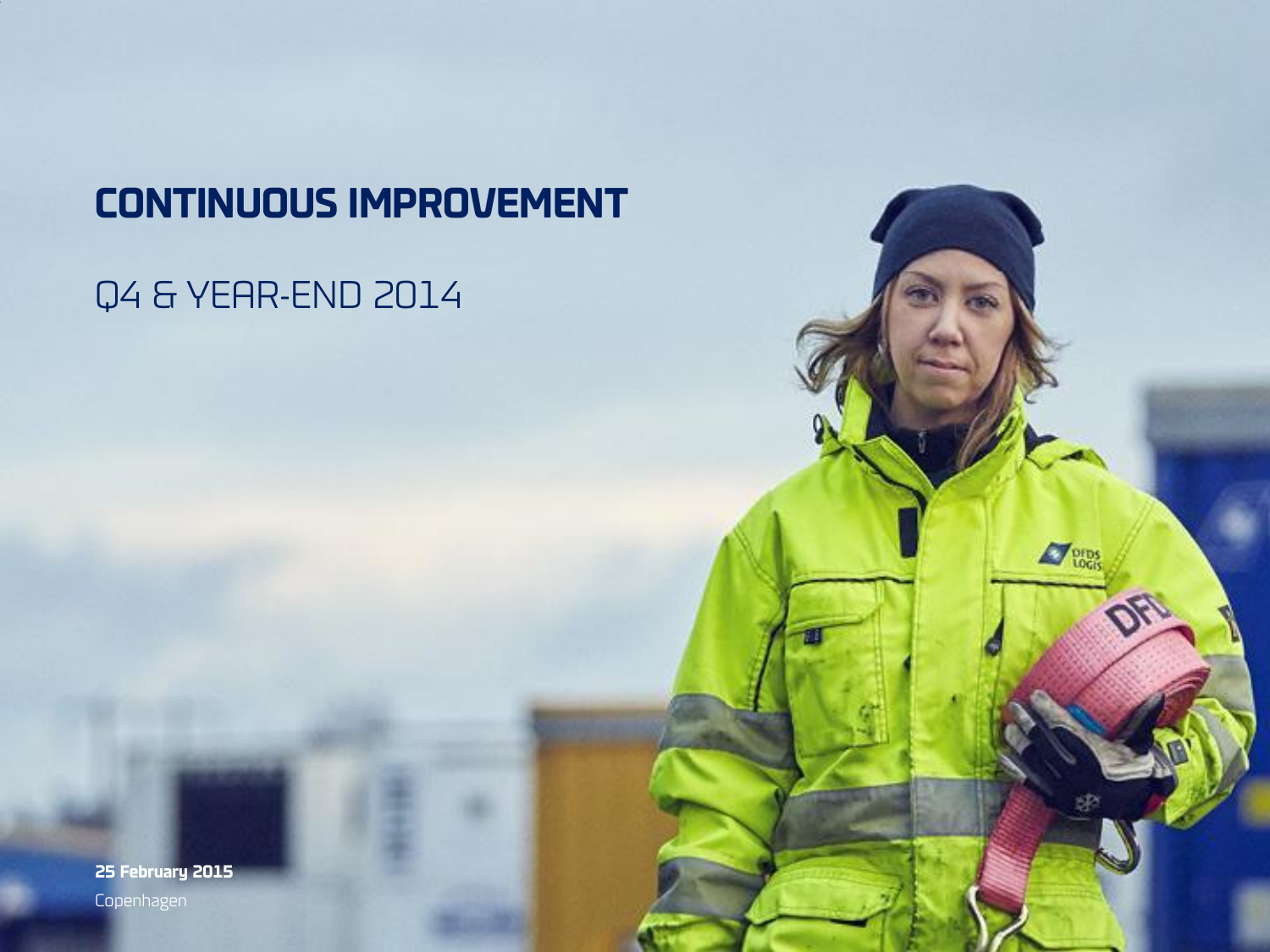# **CONTENTS**

- Overview
- Q4 2014
- Full-year 2014
- Outlook 2015
- MGO transition
- Capex
- Capital structure and distribution
- Strategy, goals and priorities

The statements about the future in this announcement contain an element of risk and uncertainty, both in general and specific terms, and this means that actual developments may diverge considerably from the statements about the future.

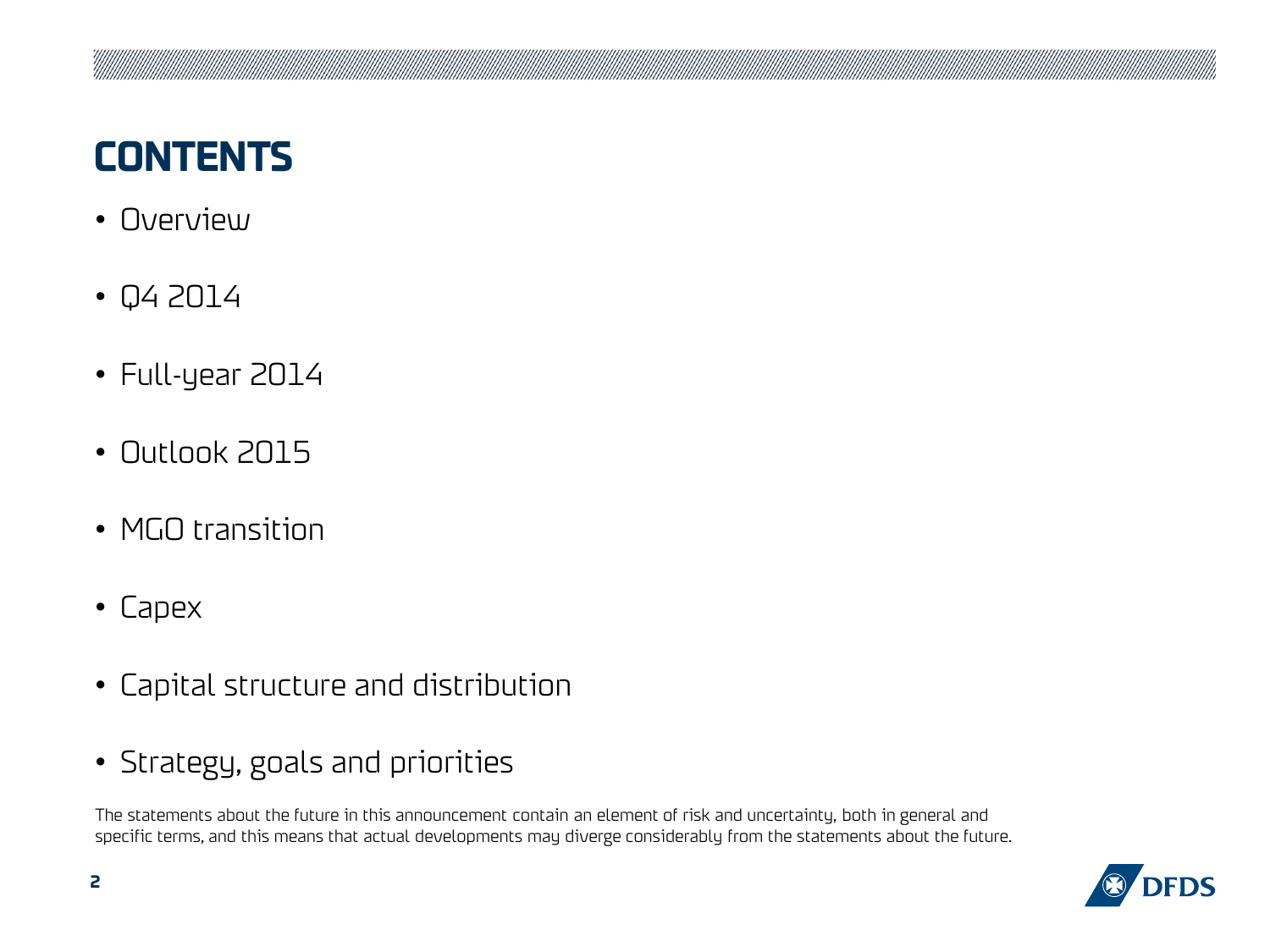# **2015 PERFORMANCE SET TO IMPROVE FURTHER BASED ON SOLID 2014**

- DFDS is well positioned to improve on the solid financial and operational performance in 2014
- 2015 EBITDA outlook increased to DKK 1.55-1.65bn (DKK 1.43bn in 2014)
- We are committed to our path of continuous improvement in areas of customer satisfaction, efficiency and earnings
- Relevant expansion of market coverage to gain further advantages of scale, also a priority
- In view of our cash flow expectations, the Board proposes to increase the dividend per share to DKK 18 from DKK 14 and intends to launch an additional buy-back of DKK 300m in 2015

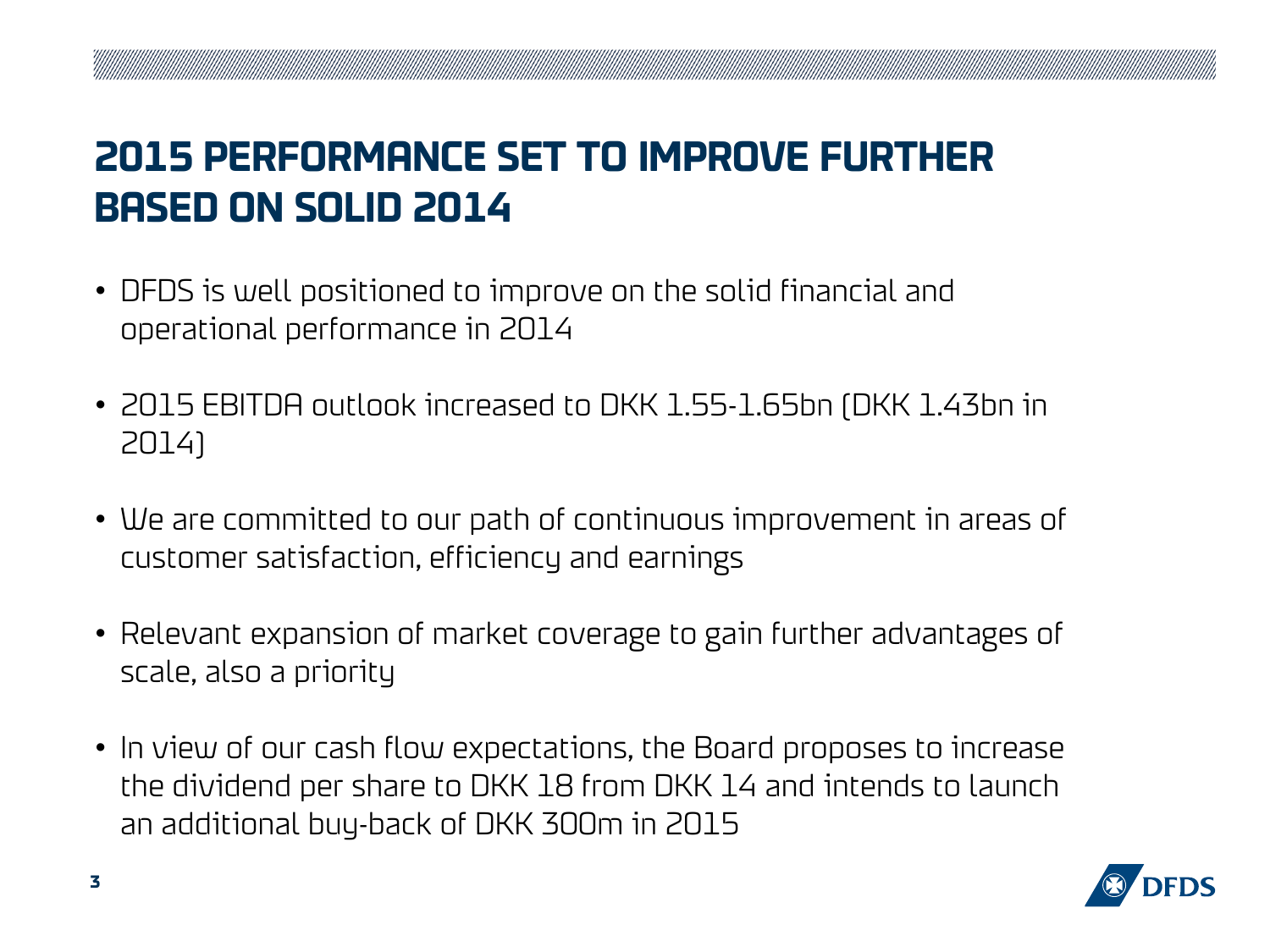# **Q4 2014 – EBITDA UP BY 14%**

- Profit improvement of last two quarters continued in Q4, although at a lower pace, some impact from extended Christmas break
- Benefit from lower bunker costs and closure of two routes
- Mixed trends in freight shipping market:
	- Continued growth in activities linked to UK economy
	- Slowdown of Swedish exports to Continent
	- Sweden-Baltic volumes continued to grow, decline of Russian-related activity
- Logistics: turnaround of Northern Ireland progressing, benefit of synergies from STEF, continued earnings growth in Norway, while Continent-Sweden corridor still weak





**EBITDA before special items, Q4**

2012 2013 2014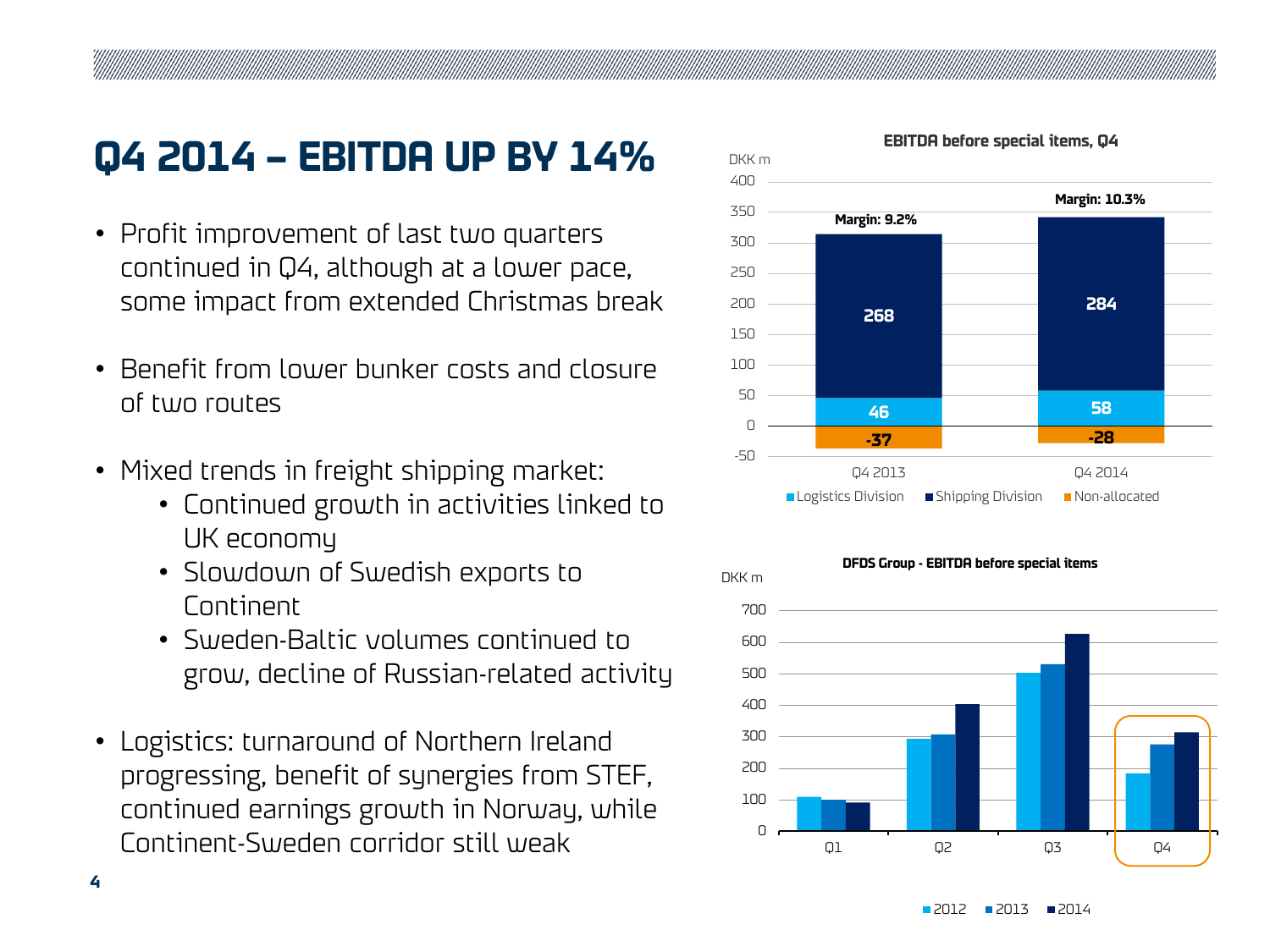# **Q4 2014 IN NUMBERS**

#### • **Revenue up by 2%:**

- One-ship operation on Channel in December
- Higher charter activity
- Shipping Division up by 3% adjusted for route closures
- Logistics Division up by 4%, including impact from acquisitions

#### • **EBITDA up by 14%:**

- Improvements in both divisions
- Shipping Division's improvement driven by North Sea, Channel and higher charter income
- This was offset by lower earnings in Baltic Sea and in France & Med, mainly due to one-off income in 2013
- Logistics Division's improvement mainly driven by higher earnings in activities out of Norway and in UK & Ireland, including

| :venue up by 2%:                                                                | <b>DKKm</b>                            | Q4 14 | Q4 13 | Δ    | $\Delta\%$ |
|---------------------------------------------------------------------------------|----------------------------------------|-------|-------|------|------------|
| One-ship operation on Channel in                                                |                                        |       |       |      |            |
| December                                                                        | <b>REVENUE</b>                         | 3,059 | 2,994 | 64   | 2.1        |
| Higher charter activity                                                         | <b>Shipping Division</b>               | 284   | 268   | 16   | 6.0        |
| Shipping Division up by 3% adjusted for<br>route closures                       | Logistics Division                     | 58    | 46    | 12   | 26.1       |
| Logistics Division up by 4%, including                                          | Non-allocated items                    | $-28$ | $-37$ | 9    | n.a.       |
| impact from acquisitions                                                        | <b>EBITDA BEFORE SI</b>                | 314   | 276   | 38   | 13.6       |
|                                                                                 | margin, %                              | 10.3  | 9.2   | 1.0  | n.a.       |
| 3ITDA up by 14%:                                                                | <b>EBIT BEFORE SI</b>                  | 113   | 102   | 11   | 10.9       |
| Improvements in both divisions                                                  | margin, %                              | 3.7   | 3.4   | 0.3  | n.a.       |
| Shipping Division's improvement driven                                          | Special Items                          | -39   | 1     | -40  | n.a.       |
| by North Sea, Channel and higher charter                                        | <b>PTP BEFORE SI</b>                   | 75    | 66    | 9    | 13.4       |
| income                                                                          | Lane metres, '000                      | 7,613 | 7,645 | -32  | $-0.4$     |
| This was offset by lower earnings in                                            |                                        |       |       |      |            |
| Baltic Sea and in France & Med, mainly                                          | Passengers, '000                       | 1,245 | 1,157 | 88   | 7.6        |
| due to one-off income in 2013                                                   | Departures                             | 5,945 | 6,434 | -489 | $-7.6$     |
| Logistics Division's improvement mainly                                         | <b>Units, '000</b>                     | 102.6 | 101.3 | 1.3  | 1.3        |
| driven by higher earnings in activities out                                     | Tons, '000                             | 122.0 | 106.8 | 15.2 | 14.2       |
| of Norway and in UK & Ireland, including<br>a positive impact from acquisitions | SI: Special items. PTP: Pre-tax profit |       |       |      |            |

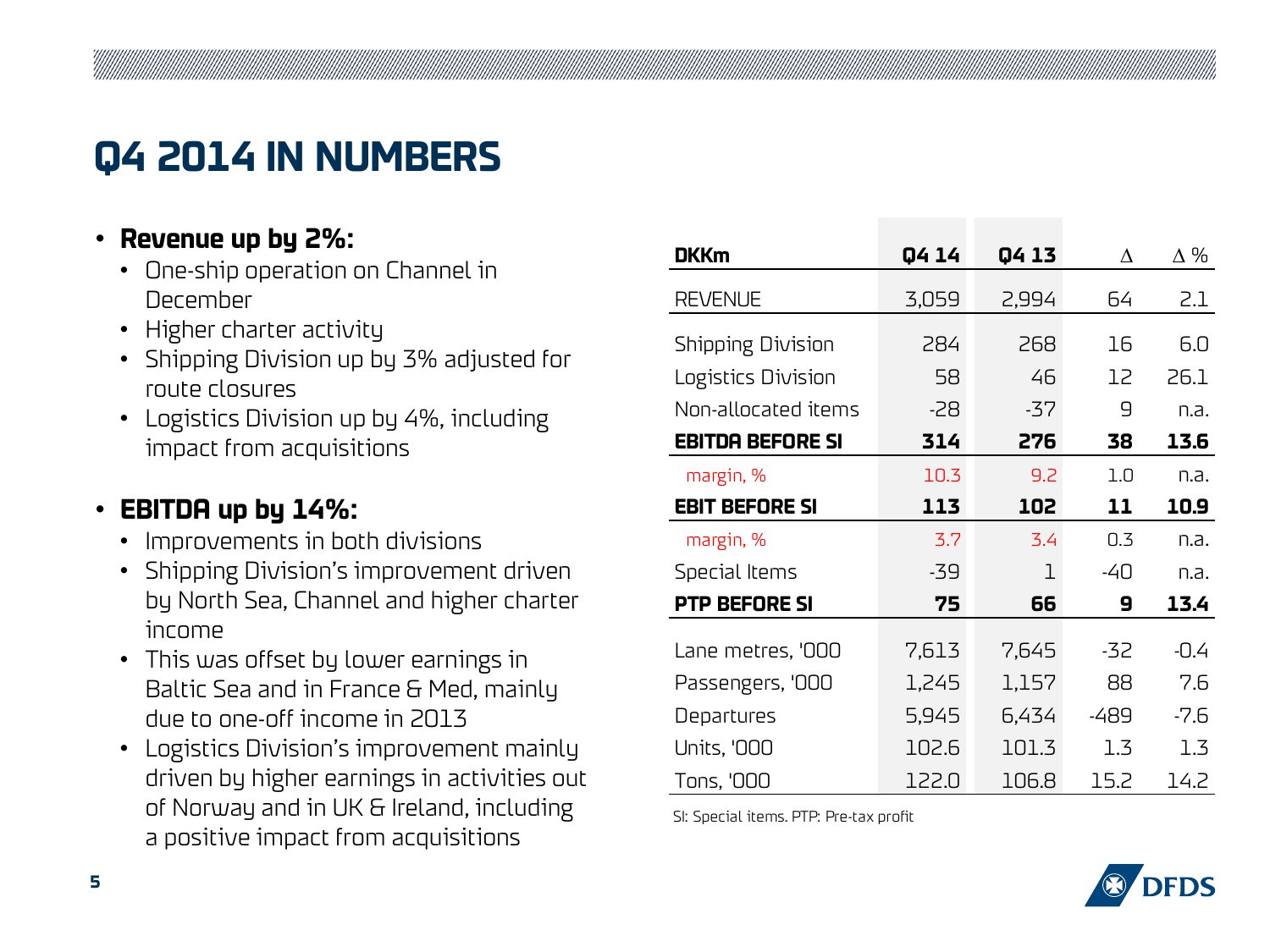### **SOLID FY 2014 DRIVEN BY GROWTH & HIGHER EFFICIENCY**

- **Revenue up by 6%, EBITDA up by 18%**
- Increased capacity utilisation of routes and ports achieved in North Sea
- Baltic network adapted to new market situation in Russia
- Channel losses reduced through a successful high season and higher freight volumes
- 3 routes closed in preparation for MGO transition
- More efficient fleet deployment
- Logistics Division improved by acquisitions, turnaround in Norway and new major customer contracts
- Positive contribution from efficiency projects: Customer Focus Initiative, Project 100, One Finance, Light Capital

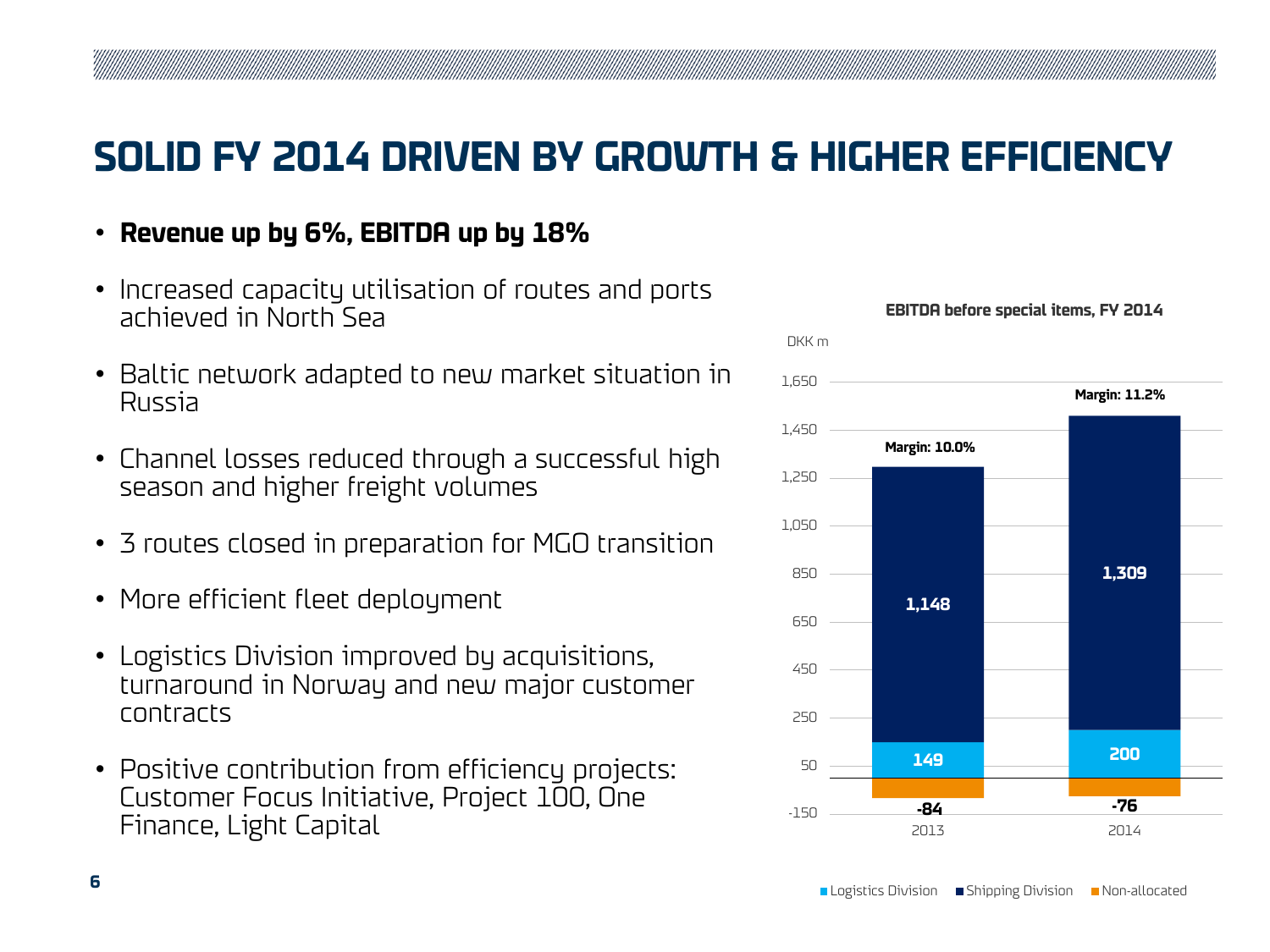# **FY 2014 IN NUMBERS**

- Revenue up 3% up adjusted for acquisitions
- Organic revenue drivers: higher shipping freight and passenger volumes, higher charter activity and new logistics contracts
- Special items mainly related to route closures and One Finance costs
- ROIC before special items increased to 8.0% (5.8%)
- Free cash flow (FCFF) of DKK 329m includes DKK 1,069m of investments
- NIBD/EBITDA decreased to 1.7 as increase of NIBD to DKK 2.5bn outweighed by higher EBITDA

| <b>DKKm</b>             | 2014   | 2013   | Δ      | $\Delta\%$ |
|-------------------------|--------|--------|--------|------------|
| <b>REVENUE</b>          | 12,779 | 12,097 | 682    | 5.6        |
| <b>EBITDA BEFORE SI</b> | 1,433  | 1,213  | 221    | 18.2       |
| margin, %               | 11.2   | 10.0   | 1.2    | n.a.       |
| P/L associates          | 25     | -6     | 31     | n.a.       |
| Sale of assets          | 9      | 6      | 3      | 43.8       |
| Depreciations           | $-772$ | $-710$ | -63    | 8.8        |
| <b>EBIT BEFORE SI</b>   | 695    | 503    | 192    | 38.2       |
| margin, %               | 5.4    | 4.2    | 1.3    | n.a.       |
| Special Items           | $-70$  | $-17$  | $-52$  | n.a.       |
| <b>EBIT</b>             | 626    | 486    | 140    | 28.8       |
| Finance                 | $-124$ | $-136$ | 12     | n.a.       |
| <b>PTP BEFORE SI</b>    | 571    | 367    | 204    | 55.7       |
| <b>PTP</b>              | 502    | 350    | 152    | 43.4       |
| Tax                     | -68    | $-23$  | -45    | n.a.       |
| <b>NET PROFIT</b>       | 434    | 327    | 107    | 32.7       |
| EMPLOYEES avg., no.     | 6,363  | 5,930  | 433    | 7.3        |
| <b>FREE CASH FLOW</b>   | 329    | 558    | -229   | $-41.0$    |
| <b>ROIC ex. SI, %</b>   | 8.0    | 5.8    | 2.2    | n.a.       |
| NIBD/EBITDA, times      | 1.7    | 1.8    | $-0.1$ | n.a.       |
| SOLVENCY, %             | 50.0   | 51.3   | $-1.3$ | n.a.       |

SI: Special items. PTP: Pre-tax profit.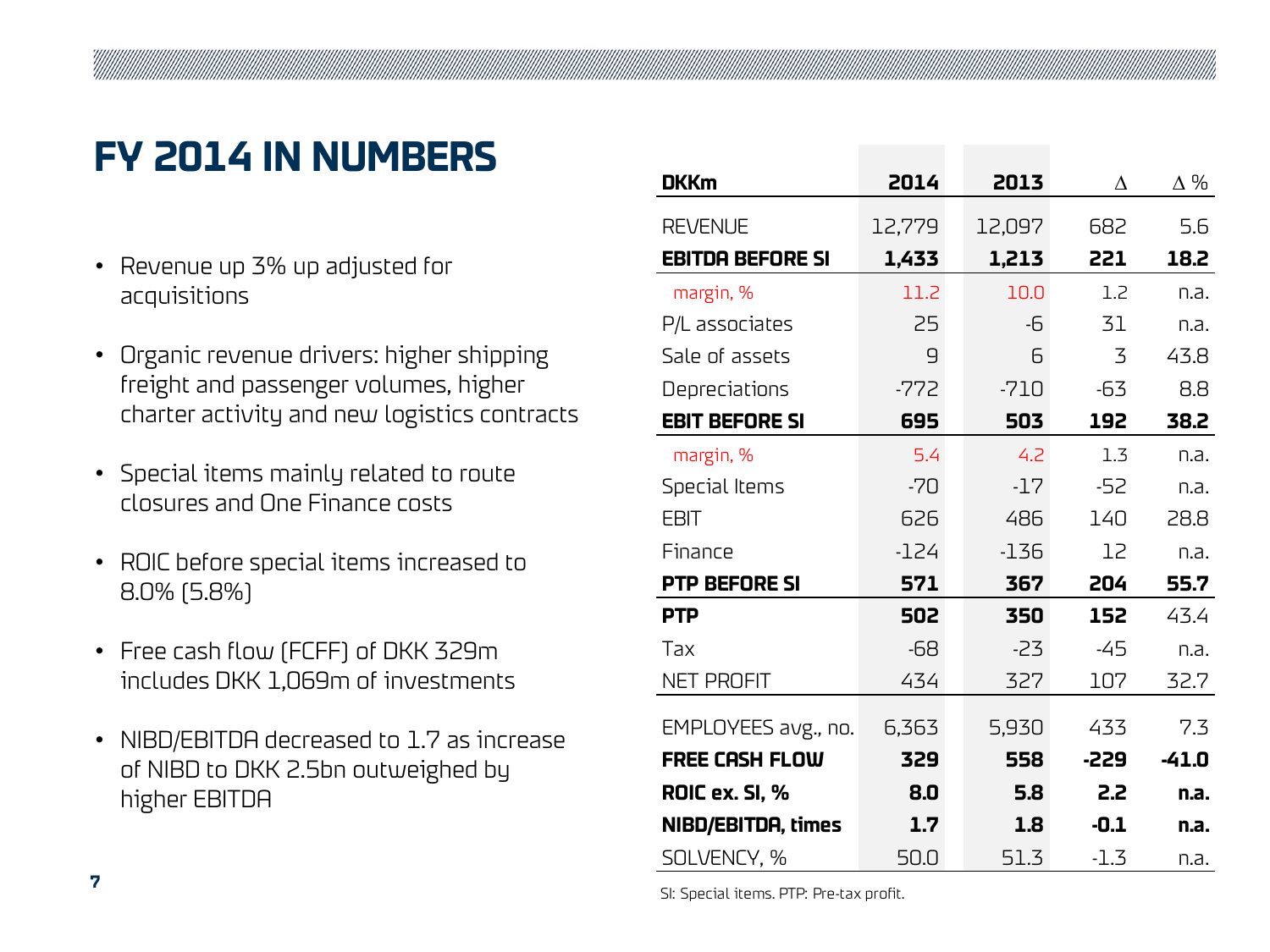### **OUTLOOK 2015: PERFORMANCE SET TO IMPROVE FURTHER**

- European economic growth expected to gain momentum in 2015 as…
- …ECB monetary measures and lower oil price expected to support higher demand
- Demand from Russia expected to stay weak in 2015
- Capacity utillisation has increased, but price pressure expected to remain intense
- DFDS' earnings set to benefit further in 2015 from efficiency and improvement gains achieved in 2014

#### **Outlook 2015:**

- **Revenue up by around 3%, and up by around 5% adjusted for route closures and acquisitions**
- **EBITDA of DKK 1.55-1.65bn**
- **Investments of DKK 650m**

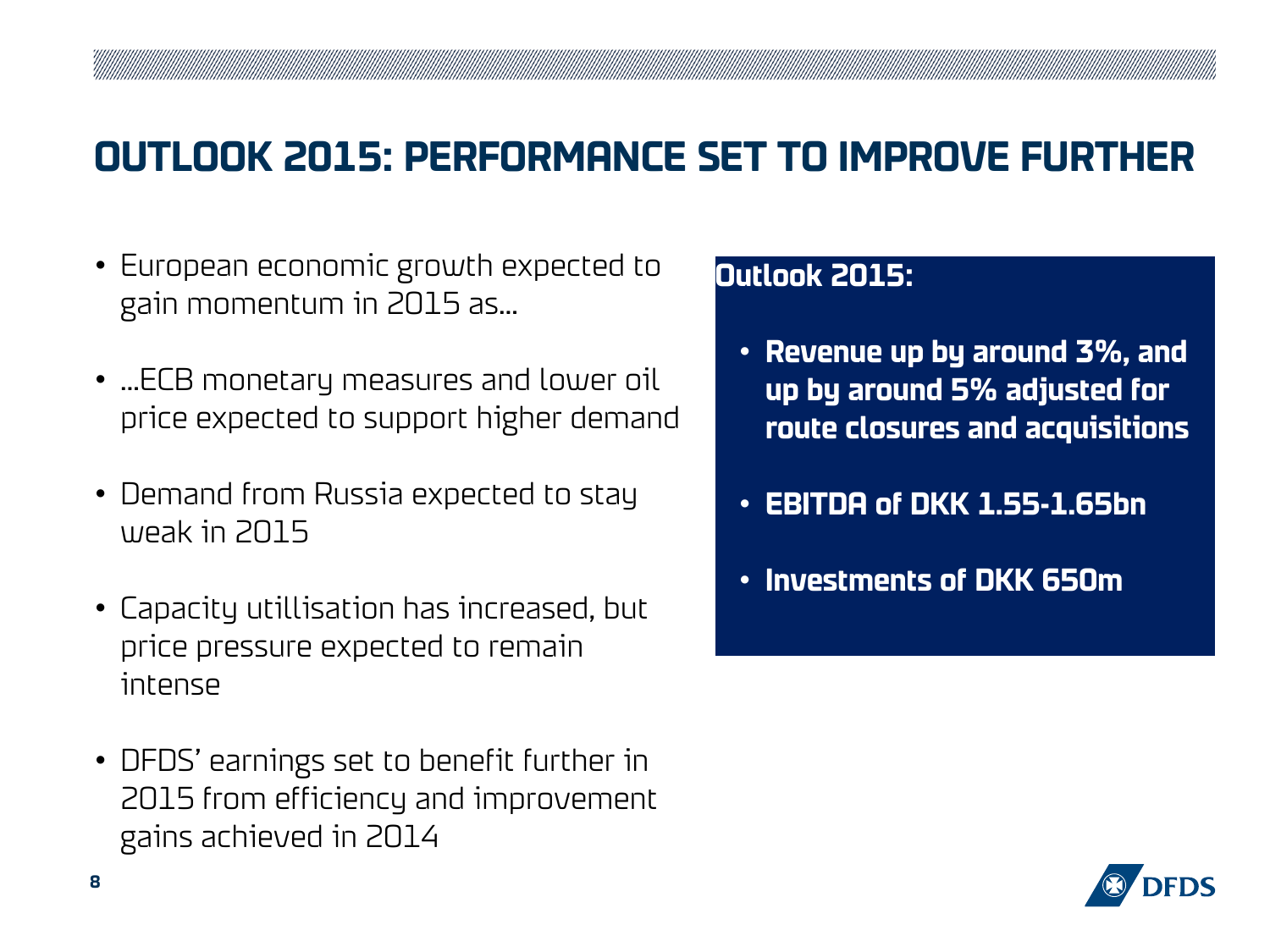### **2015: MAJOR PERFORMANCE DRIVERS**

|           | <b>Likely</b>                                                         | <b>Expected</b>                                                                      | <b>Uncertain</b>                                 | <b>Macro drivers</b>                                                                  |  |
|-----------|-----------------------------------------------------------------------|--------------------------------------------------------------------------------------|--------------------------------------------------|---------------------------------------------------------------------------------------|--|
| $\bullet$ | <b>Positive impact</b><br>from closed<br>routes                       | <b>Resolution of</b><br>$\bullet$<br>structural<br>overcapacity in<br><b>Channel</b> | Level of<br>$\bullet$<br>competitive<br>pressure | <b>Russian market</b><br>demand                                                       |  |
| $\bullet$ | <b>Procurement</b><br>efficiencies &<br>impact from<br>other projects | Volume growth,<br>$\bullet$<br>freight and<br>passengers                             |                                                  | <b>Changes in oil</b><br>$\bullet$<br>price and<br>exchange rates<br><b>Norwegian</b> |  |
|           |                                                                       |                                                                                      |                                                  | market demand                                                                         |  |
| $\bullet$ | <b>Positive impact</b><br>from Logistics<br>acquisitions              | <b>Bunker cost</b><br>savings                                                        |                                                  | 'Grexit'                                                                              |  |

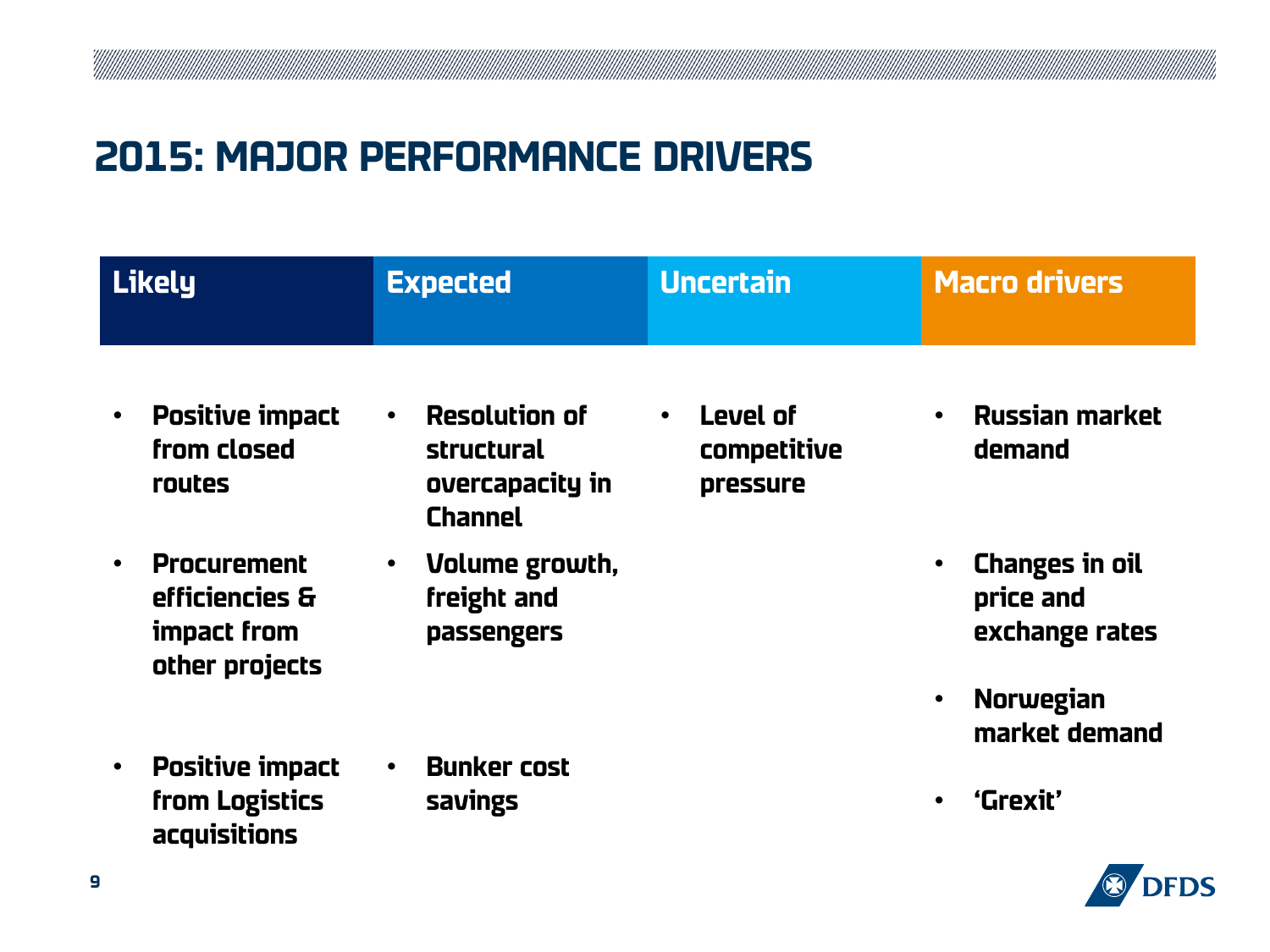# **SMOOTH MGO TRANSITION SO FAR**

- Transition mitigated by drop in oil price and thorough preparations
- So far limited modal backshift experienced
- Full and uniform MGO BAF model introduced across freight route network covering more than 85% of consumption
- Some hedging of open positions for passenger activities entered into
- Business case of scrubber investments intact, with some fluctuation in price spread between MGO and HFO reducing benefit marginally



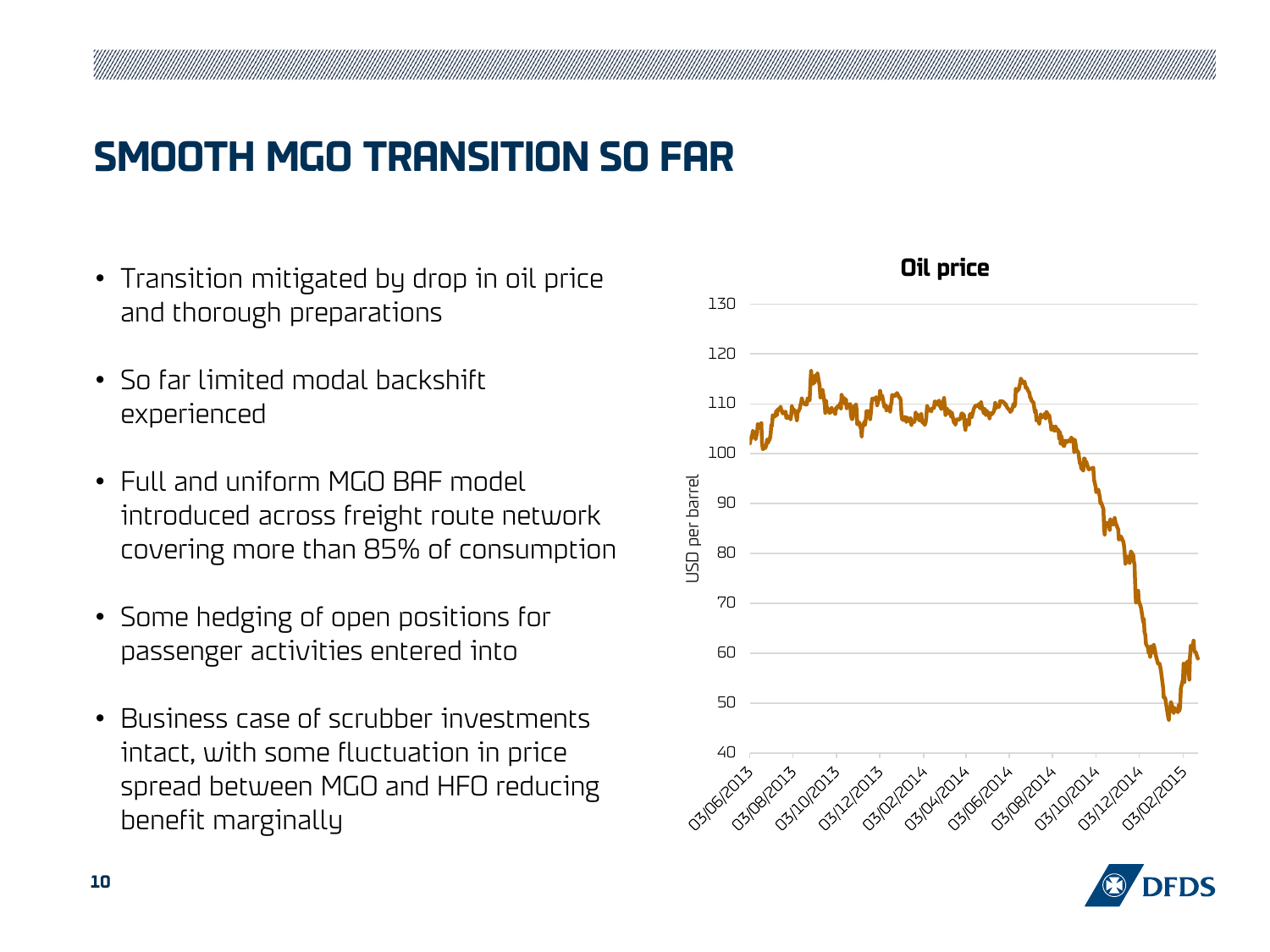# **CAPEX OUTLOOK**

- Capex of DKK 650m expected for 2015:
	- Dockings & ship upgrades, DKK 150m
	- Scrubbers, DKK 275m
	- Cargo carrying equipment, warehouses, DKK 125m
	- Other, including IT, DKK 100m
- Future capex plans include:
	- Remaining scrubber installations of DKK 150m in 2016 and 2017
	- Annual maintenance & renewal investments of around DKK 3-400m
- Any purchases of ships or acquisitions not included in capex projections





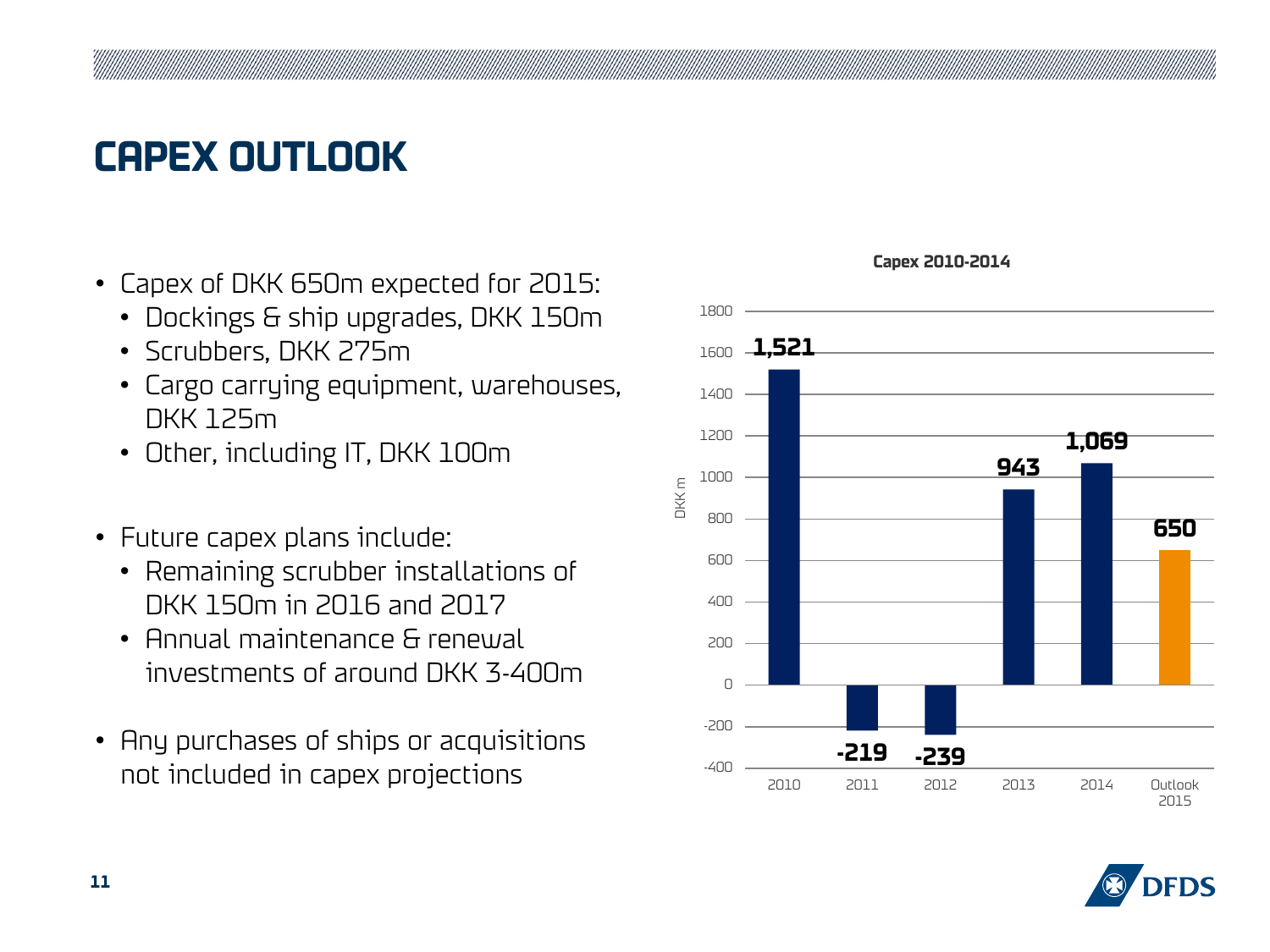### **INCREASE IN DISTRIBUTION TO SHAREHOLDERS**

- DKK 472m distributed to shareholders in 2014
- Increase in free cash flow expected in 2015 based on investment outlook of DKK 650m
- The Board of Directors' proposes to increase the dividend per share to DKK 18 from the previous level of DKK 14
- An additional share buy-back programme of DKK 300m is intended to be launched once the current programme is completed in April/May

| Distribution to shareholders, DKK m | 2N 14 |       | 2012. |
|-------------------------------------|-------|-------|-------|
|                                     |       |       |       |
| Dividend proposed per share, DKK    | 18    | 14    | 14    |
| Dividend paid ex. treasury shares   | 177   | 203   | 203   |
| Buy-back of shares                  | 295   | 628   |       |
| Total distribution to shareholders  | 472   | 831   | 203   |
| Total distribution yield, %         | 6.5%  | 14 R% | 5.4%  |
| Cash payout ratio, %                | 254%  | 197%  | 19%   |



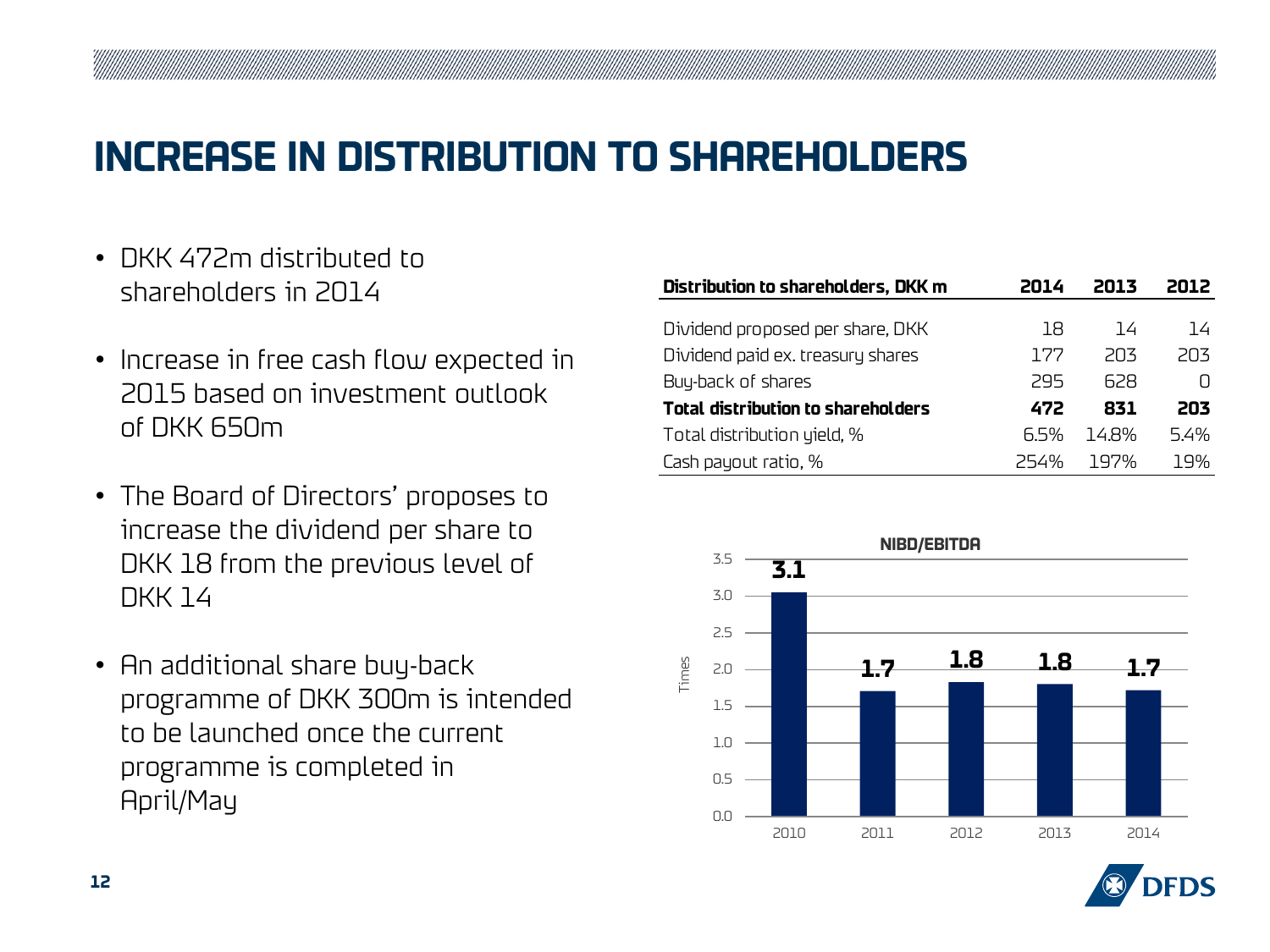# **STRATEGY, GOALS AND PRIORITIES**

#### **Priorities 2015**

- 1. Customer focus
- 2. Efficiency and improvement projects
- 3. MGO transition
- 4. Employee satisfaction/development
- 5. Market coverage

#### **DFDS' strategy drivers:**

- The DFDS Way: Customer focus and continuous improvement
- Network strength: Expand to leverage operating model
- Integrated shipping and logistics operations: Utilisation of tonnage
- Financial strength and performance: Reliable partner
- ROIC target of 10%